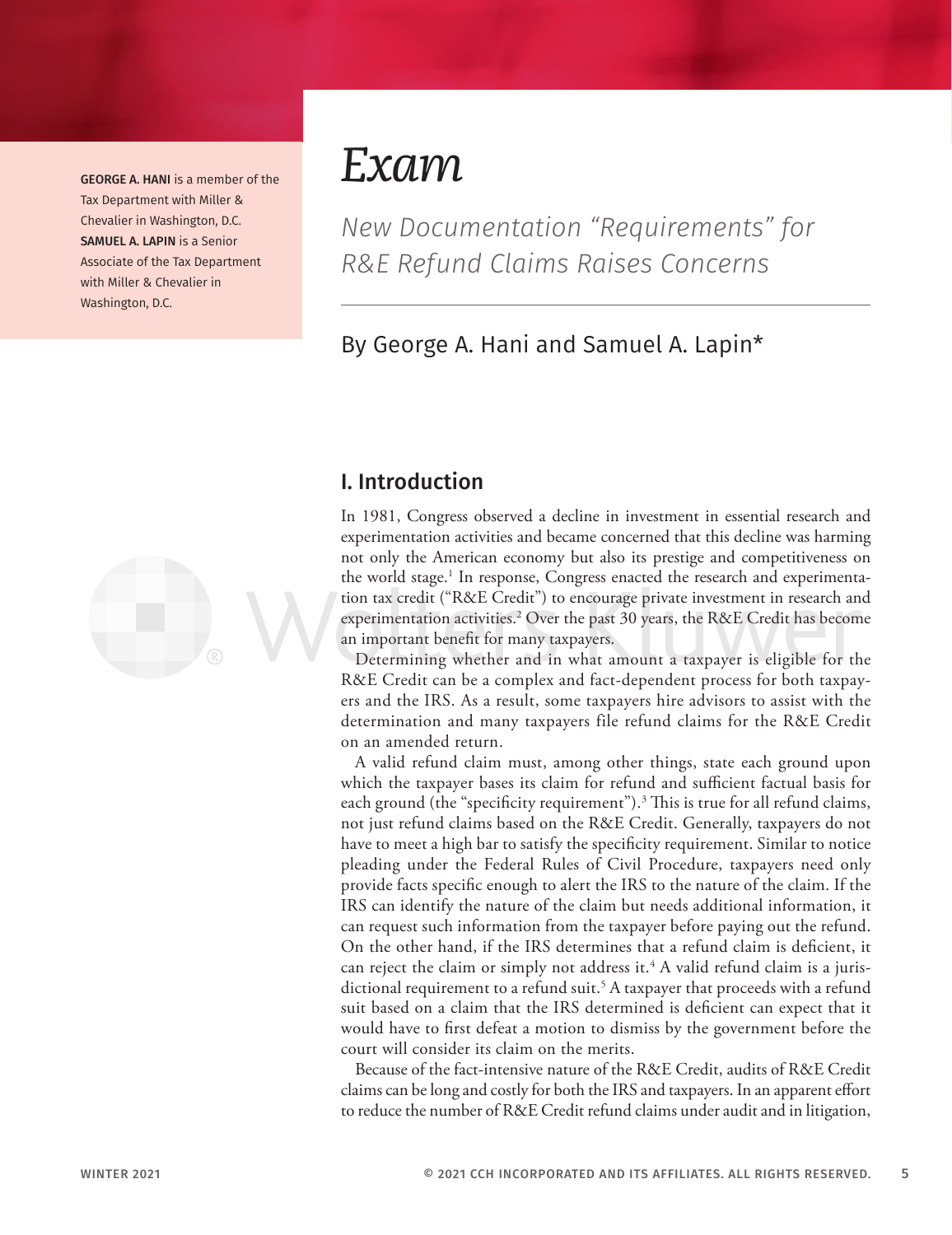IRS issued a Chief Counsel Advice Memorandum (the "IRS Memo") to examiners that reinterprets the specificity requirement with respect to refund claims for the R&E Credit such that the amount of information required for a valid R&E Credit refund claim is drastically increased. If a taxpayer does not provide all of the required information, the IRS Memo advises examiners to reject their refund claim as deficient before engaging on the substance of the claim in any way.

It should be noted that neither the Internal Revenue Code ("Code") nor the Treasury Regulations impose a higher burden on R&E Credit claims as compared to other claims. The IRS Memo nevertheless imposes a huge administrative burden on the taxpayer to provide with any R&E Credit refund claim filed on an amended return much of the information it would provide during an audit.

#### II. Background

Under Code Sec. 41, taxpayers are allowed a credit equal to 20% of the increase in its qualified research expenses ("QREs") spent on qualified research projects in the current tax year relative to previous tax years. QREs include the cost of wages and supplies for certain qualified research activities performed by a taxpayer's employees and 65% of expenditures for research activities performed by nonemployees.

Qualified research projects are identified using the following four-part test:

- 1. The research must be research for which expenditures are deductible under Code Sec. 174.
- 2. The research must be undertaken to discover information that is technological in nature.
- 3. The research must be undertaken to discover information that is intended to be useful in the development of a new or improved business component.
- 4. Substantially all of the activities that comprise the research must constitute elements of a process of experimentation.

Each research project in connection with a business component for which the taxpayer claims the R&E Credit must satisfy the four-part test.

A business component in the context of the R&E Credit is a broad concept, which covers a wide range of tangible and intangible properties from which a taxpayer plans to derive income. Specifically, a business component is defined as any product, process, computer software, technique, formula, or invention that the taxpayer plans to use in its trade or business or that the taxpayer plans to hold for sale, lease, or license.<sup>6</sup> As this definition makes clear, a "component" is not limited to a product but includes more amorphous items such as a "process" or a "technique".

Taxpayers detail their claimed R&E Credits on Form 6765, which they submit with their income tax return. Form 6765 shows, on a high level, how the taxpayer calculated its base amount of QREs, how many QREs come from the various sources set forth in Code Sec. 41, and how the taxpayer ultimately computed its R&E Credit.

In the IRS Memo, the IRS takes the position that the information on Forms 1120X and 6765 does not allow the IRS to effectively assess the claimed R&E Credit and, therefore, does not by itself constitute a valid R&E Credit refund claim. Rather, the IRS Memo provides that a taxpayer must, at a minimum, provide the following information for an amended return, in addition to Form 6765, to constitute a valid R&E Credit refund claim:

- 1. All business components in connection with which the taxpayer is claiming the R&E Credit.
- 2. For each business component:
	- a. All research activities performed;
	- b. All individuals who performed each research activity; and
	- c. All the information each individual sought to discover.
- 3. Total qualified employee wage expenses, total qualified supply expenses, and total qualified contract research expenses.

The IRS Memo asserts that because the R&E Credit involves a highly factual determination, the above information is necessary to apprise the IRS of the basis of the refund claim and to screen claims to determine which are valid and which require further investigation.

The IRS Memo specifies that taxpayers should provide information regarding business components and individuals' activities in a written statement rather than through the production of documents. If a taxpayer does attach documents to its amended return in support of its R&E Credit claim, the IRS Memo requires that the taxpayer identify where the required factual support can be found within the refund claim. The taxpayer must also sign the written statement under penalties of perjury. The total qualified wage, supply, and contract research expense can be provided on the Form 6765.

Where the IRS determines that a taxpayer's R&E Credit claim does not meet the specificity requirement, the IRS Memo advises examiners to reject the refund claim before conducting any audit activity. By rejecting the claim, the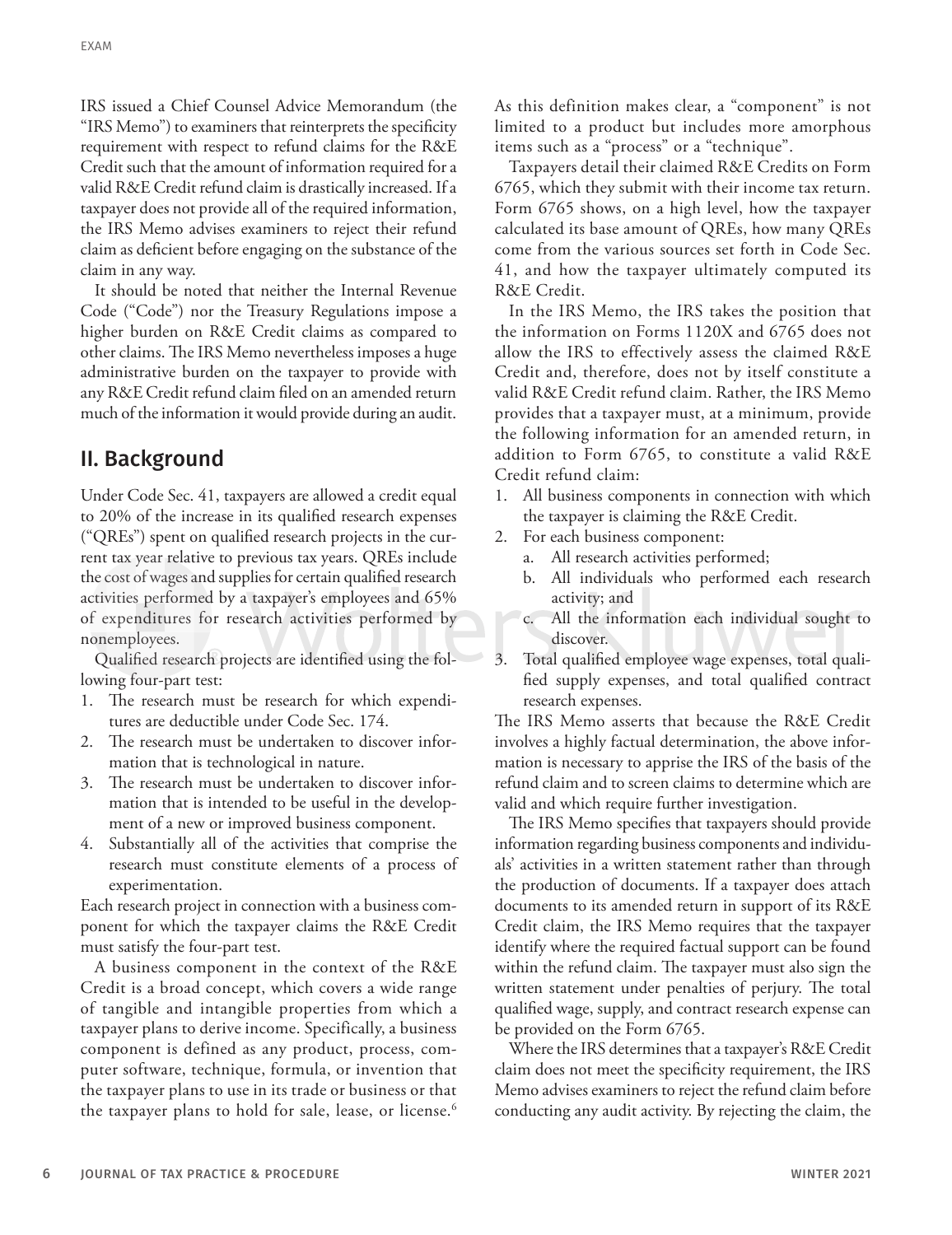IRS hopes to avoid waiving the specificity requirement or having a court treat an otherwise deficient claim as valid under the informal claim doctrine.

The IRS Memo was issued following a series of cases in which courts denied the IRS's motions to dismiss and instead found that they had subject matter jurisdiction to hear taxpayers' refund suits. In two cases, *Harper*, 7 and *Intermountain Electronics. Inc.*, 8 the court found that the IRS had waived the specificity requirement. And in a third, *Premier Tech., Inc.*, 9 the court addressed how much factual support is necessary to meet the specificity requirement.

In *Harper*, the 9th Circuit Court of Appeals reversed an order of the district court granting the government's motion to dismiss for lack of jurisdiction. The taxpayers filed amended tax returns for 2008 and 2010 on each of which they made an R&E Credit refund claim, detailed in a properly completed Form 6765. The IRS selected the taxpayers' amended returns for examination and determined that the taxpayers had not proven their eligibility for the R&E Credit. When the taxpayers filed a refund suit, the IRS moved to dismiss for lack of jurisdiction because the taxpayers' amended returns did not meet the specificity requirement. The district court granted the IRS motion, holding that taxpayers' Forms 6765 were insufficient to meet the specificity requirement. The district court found that while the Forms 6765 "identified the ground for these credits, they failed to set forth facts 'sufficient to appraise the Commissioner of the exact basis thereof.'"

On appeal, however, the court reversed and held that the district court did have jurisdiction over the taxpayers' refund suit. The court did not address whether the taxpayers' Forms 6765 were sufficient to meet the specificity requirement. Rather the court held that the IRS waived the specificity requirement. The court found that the fouryear audit examined the taxpayer's methods of tracking QREs, the taxpayer's business components, and whether it met the four-part test in Code Sec. 41(d). The court also found the fact that the IRS advised the taxpayer of the right to judicial review to be a "strong indication" of a substantive determination on the merits. Based on those findings, the court held that "[t]he IRS's substantive examination and final denial on the merits constitutes a textbook case of waiver."

Similarly, in *Intermountain Electronics*, the District Court for the District of Utah found that the IRS waived the specificity requirement. There, the taxpayer engaged an advisor to perform an R&E Credit study for years prior to 2014. As a result of the study, the taxpayer filed amended

returns for 2010 and 2011, which included Forms 6765. The IRS conducted an audit of those years and determined that the taxpayer did not prove its eligibility for the credit. When the taxpayer filed a refund suit, the IRS argued that the amended return did not constitute a valid refund claim and moved to dismiss for lack of jurisdiction. The IRS argued that the Form 6765 is necessary but not sufficient for a valid R&E Credit refund claim. Specifically, the taxpayer's refund claim was deficient because it did not (1) specify, upon request from the IRS, what process of experimentation was performed on what business component; (2) specify which employees performed processes of experimentation and how much time they spent on such processes; (3) provide evidence sufficient to calculate the taxpayer's base amount.

*Determining whether and in what amount a taxpayer is eligible for the R&E Credit can be a complex and fact-dependent process for both taxpayers and the IRS. As a result, some taxpayers hire advisors to assist with the determination and many taxpayers file refund claims for the R&E Credit on an amended return.*

The court held that the IRS waived the specificity requirement by conducting its audit. The court dismissed the IRS's argument that the IRS did not waive the specificity requirement because it rejected the taxpayer's refund claims for a lack of supporting information without reaching the substance of the claim. Rather, the court cited *Harper* in finding that "while the IRS ultimately may not have been satisfied with the information provided by Intermountain, it is clear not only that it understood the factual basis for Intermountain's claim, [but also that] its disallowance was based on the merits of the claim." Therefore, the court held that the IRS waived the specificity requirement.

Because the court reversed based on the waiver doctrine, the court did not ultimately decide whether the Form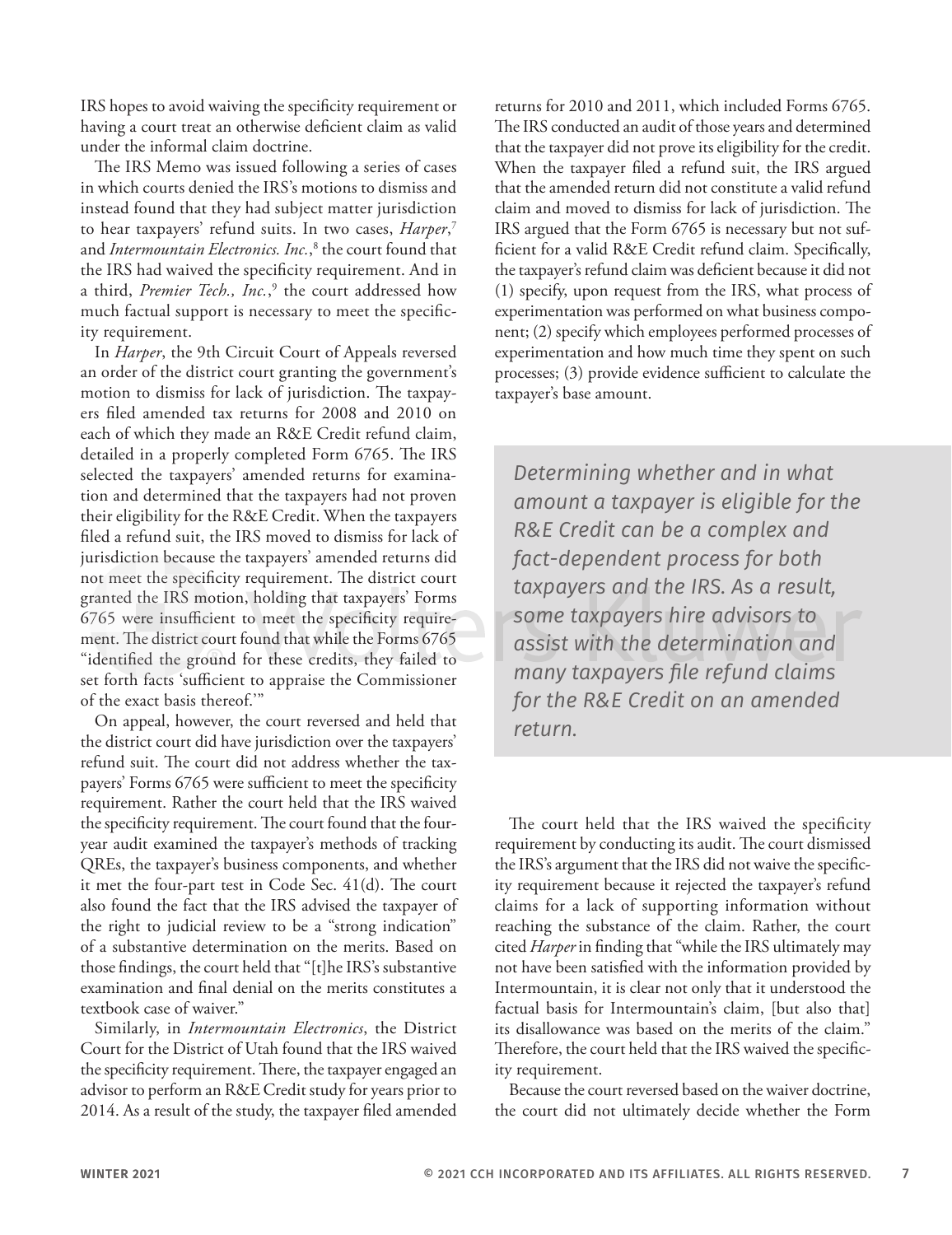6765 is sufficient to satisfy the specificity requirement. Nevertheless, the court described the IRS position in *dicta* as follows:

Apparently, the Government is suggesting that in order to duly file a claim for this sort of refund, the taxpayer either needs to *sua sponte* submit along with Form 6765, through some unspecified means, all supporting factual evidence to support its refund claim, or it must endure the IRS's complete investigative process, through which it submits requested evidence, before the claim can be considered duly filed. The Government's approach would appear to place quite a heavy burden on taxpayers.

The IRS Memo acknowledges that *Harper* and *Intermountain Electronics* stand for the proposition that an imperfect R&E Credit refund claim will be treated as valid where the IRS engages in a substantive examination of the refund claim and disallows the credit based on what "appears to be" the merits. In an apparent reaction to these cases, the IRS Memo recommends that examiners reject deficient R&E Credit refund claims before conducting any examination of the credit on its merits and before the taxpayer has a chance to perfect the claim to prevent them from being treated as valid under the waiver or informal claim doctrines.

*Finally, while the IRS Memo has roots, in part, in recent court decisions and applies only to claims for the R&E Credit, taxpayers should be on the lookout for the application of this strategy to refund claims for other fact-intensive tax benefits.*

*Premier Tech* stands in stark contrast to *Harper* and *Intermountain Electronics.* In this case, the District Court for the District of Utah addressed the quantum of support necessary to satisfy the specificity requirement in an R&E Credit refund claim. The taxpayer filed an amended return for 2014 in which it claimed the R&E Credit. The amended return included a properly filed Form 6765.

The IRS never addressed the amended return and when, after six months, the taxpayer filed a refund suit, the IRS moved to dismiss for lack of jurisdiction. The IRS argued that because the taxpayer did not include documentation that described the research it conducted, explained how that research contributed to the development of a business component, detailed expenditures on wages and supplies, or proved the taxpayer's base amount, the refund claim was deficient. The court denied the IRS motion, holding that the taxpayer's refund claim was sufficiently specific. The court held that the IRS position that "its own forms are not sufficient to constitute claims for refunds" would "lead to absurd and patently unfair results for taxpayers." And the court echoed the *dicta* from *Intermountain Electronics* in holding that "under the government's position, no tax return claiming tax credits for increasing research activities could possibly constitute a claim for refund."

While *Premier Tech* rejects the premise behind the IRS Memo's articulation of what is needed to satisfy the specificity requirement for R&E Credit claims, the IRS Memo acknowledges *Premier Tech* in only a footnote stating that "[t]he Service and Counsel are currently evaluating the opinion."

#### III. Concerns for Taxpayers

The stated goal of the IRS Memo is to clarify the minimum requirements for a valid R&E Credit refund claim because case law in the area is "limited, fact-specific, and still developing." But this stated goal is belied by its issuance in response to taxpayer favorable case law in *Harper*, *Intermountain Electronics*, and *Premier Tech* and its focus on the waiver doctrine. Rather, the evident goal of the IRS Memo is to reduce the number of R&E Credit refund claims that the IRS audits and ultimately litigates.

The IRS is rightly concerned about taxpayers who make abusive R&E Credit refund claims. But the new requirements imposed in the IRS Memo are a blunt instrument that will serve a chilling effect on even the most legitimate claims. Rather than target the taxpayers engaging in abusive tactics, the IRS Memo treats all taxpayers that claim the R&E Credit on an amended return as abusers. The result is a cynical policy that aims to clear out a backlog of R&E credit claims and deter future claims (whether abusive or not) from being made.

First, the minimum requirements set forth in the IRS Memo impose a draconian administrative burden on taxpayers. The increased requirements make it much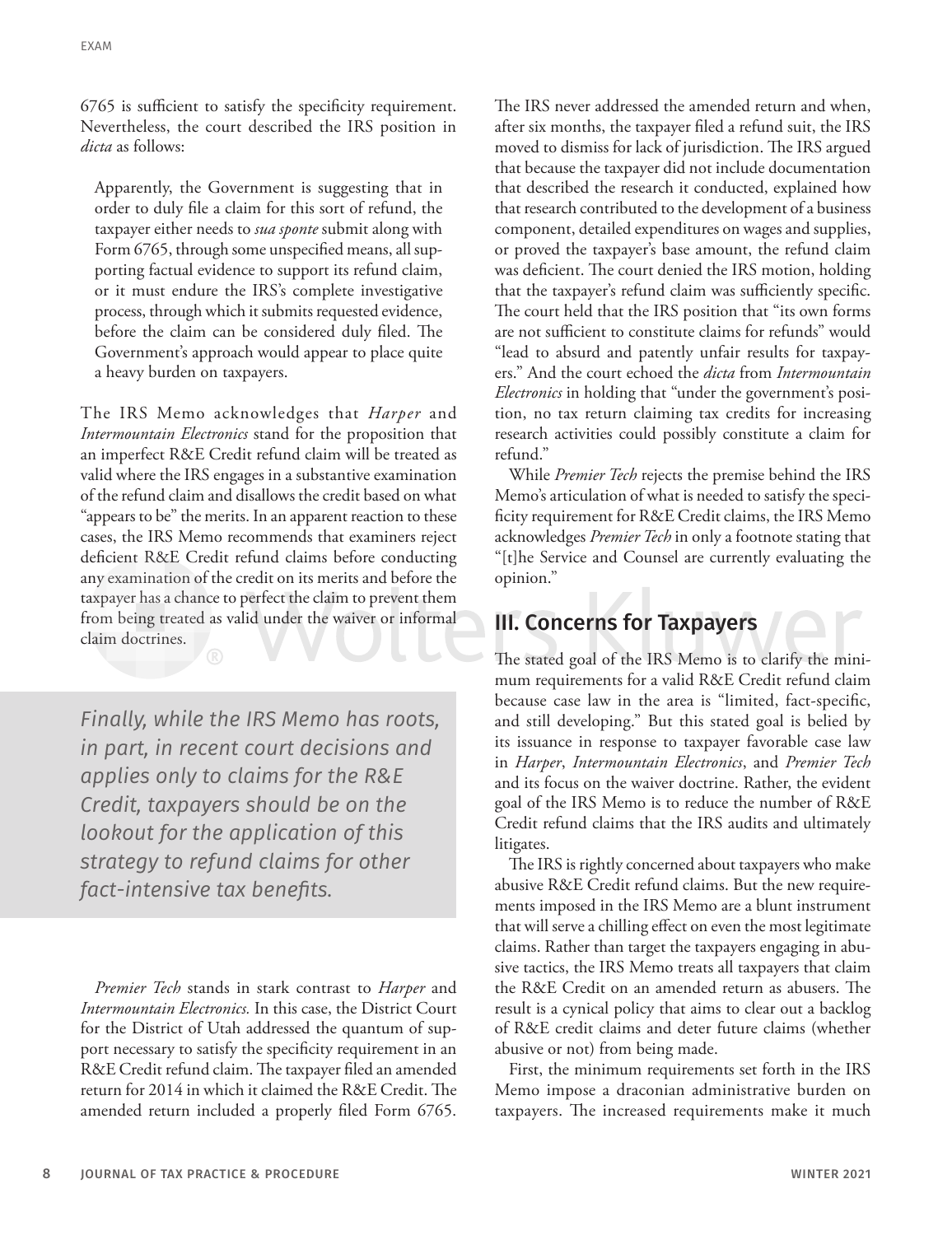more difficult and expensive for taxpayers large and small to meet the specificity requirement, as articulated in the IRS Memo. The administrative burden for large taxpayers, which may have thousands of business components and thousands more employees, is immense. And for small taxpayers, even those that have only a few business components and employees, the cost of preparing the amended return and the risk of litigation may be a complete barrier to claiming the credit for a particular year.

Second, the recommendation in IRS Memo that IRS examiners reject any R&E Credit refund claims that are deficient under the IRS Memo before investigating the substance of the claim and before the taxpayer has an opportunity to perfect the claim raises serious questions of fairness. This recommendation is ostensibly meant to prevent IRS examiners from waiving the specificity requirements, which may be reasonable advice after the *Harper* and *Intermountain Electronics* decisions. But the effect of this recommendation—particularly in light of the massive amount of information required in the IRS Memo to meet the specificity requirement—is to completely prevent any administrative review of the actual R&E Credit refund claims. Taxpayers will be forced into federal district court to seek any review of their claims and, because a valid refund claim is a jurisdictional prerequisite to filing a refund suit, they will also regularly have to survive a motion to dismiss for lack of jurisdiction, which some might, like *Premier Tech*. This will clog the courts as neither the court nor the parties will have the benefit of any administrative review of the substantive merits of the refund claim. And moreover, by requiring, as a threshold matter, that a taxpayer produce all the information listed in the IRS Memo, the IRS seeks to have it both ways—it has enough information to evaluate each R&E Credit refund claim on its merits without starting an audit and risking a waiver of the specificity requirement. Some may say that this is an end run around the waiver doctrine.

Rather than clarifying the application of the specificity requirement in the context of R&E Credit refund claims, the IRS Memo only adds confusion.<sup>10</sup> Substantively, the IRS Memo is in conflict with the *Harper*, *Intermountain Electronics*, and *Premier Tech* decisions. And the fact that it was issued in a Chief Counsel Advice Memorandum before the opportunity for public comment rather than a regulation raises concerns regarding the IRS's compliance with procedural requirements. Considering the substantive and procedural issues, we would expect that the particular articulation of the specificity rule in the IRS Memo to be challenged in court.

Nevertheless, until the IRS Memo is rescinded or successfully challenged in court, taxpayers should claim the R&E Credit on their original returns if at all possible. The IRS Memo applies only to R&E Credit *refund* claims and claims on original returns are not subject to the onerous information production requirements. If claims cannot be made on an original return, taxpayers should supplement their refund claims, if necessary, as soon as possible. Supplements must be made not only before the statute of limitations expires but also before the IRS rejects the claim as deficient. Finally, while the IRS Memo has roots, in part, in recent court decisions and applies only to claims for the R&E Credit, taxpayers should be on the lookout for the application of this strategy to refund claims for other fact-intensive tax benefits.

The IRS Memo is scheduled to go into effect on January 10, 2022. There will also be a one-year transition period during which taxpayers will have 30 days to perfect a refund claim before the IRS makes a final determination.

#### ENDNOTES

- \* The authors can be reached by email at *ghani@ milchev.com* and *slapin@milchev.com*.
- <sup>1</sup> H.R. Rep. 97-201, at 125 (July 24, 1981).
- <sup>2</sup> The Economic Recovery Tax Act of 1981, P.L. 97-34, §221, 95 Stat. 172, 241 (Aug. 13, 1981).
- <sup>3</sup> Code Sec. 6402; Reg. §301.6402-2(b)(1).
- <sup>4</sup> The IRS Memo (defined below) uses the term "reject" to refer to the IRS's decision not to accept a refund claim that it has determined is procedurally deficient and the term "disallow" to refer to the IRS's decision to deny a refund

claim on the merits. We adopt this terminology in this column.

- Code Sec. 7422.
- Code Sec. 41(d)(2)(B).
- <sup>7</sup> *Harper*, 847 Fed. Appx. 408 (2021).
- <sup>8</sup> *Intermountain Electronics. Inc.*, DC-UT, 2021 US Dist. Lexis 133349.
- <sup>9</sup> *Premier Tech., Inc.*, No. 2:20-CV-890-TS-CMR, slip op. (D. Utah, July 15, 2021).
- <sup>10</sup> The IRS Memo stands in stark contrast to the IRS position with respect to partnerships subject to

the centralized partnership audit procedures that make adjustments to their originally filed tax returns via amended return rather than an administrative adjustment request. There the IRS will take a more flexible position. It will not immediately reject the improperly filed amended returns but may be more likely to audit such returns relative to properly filed administrative adjustment requests.